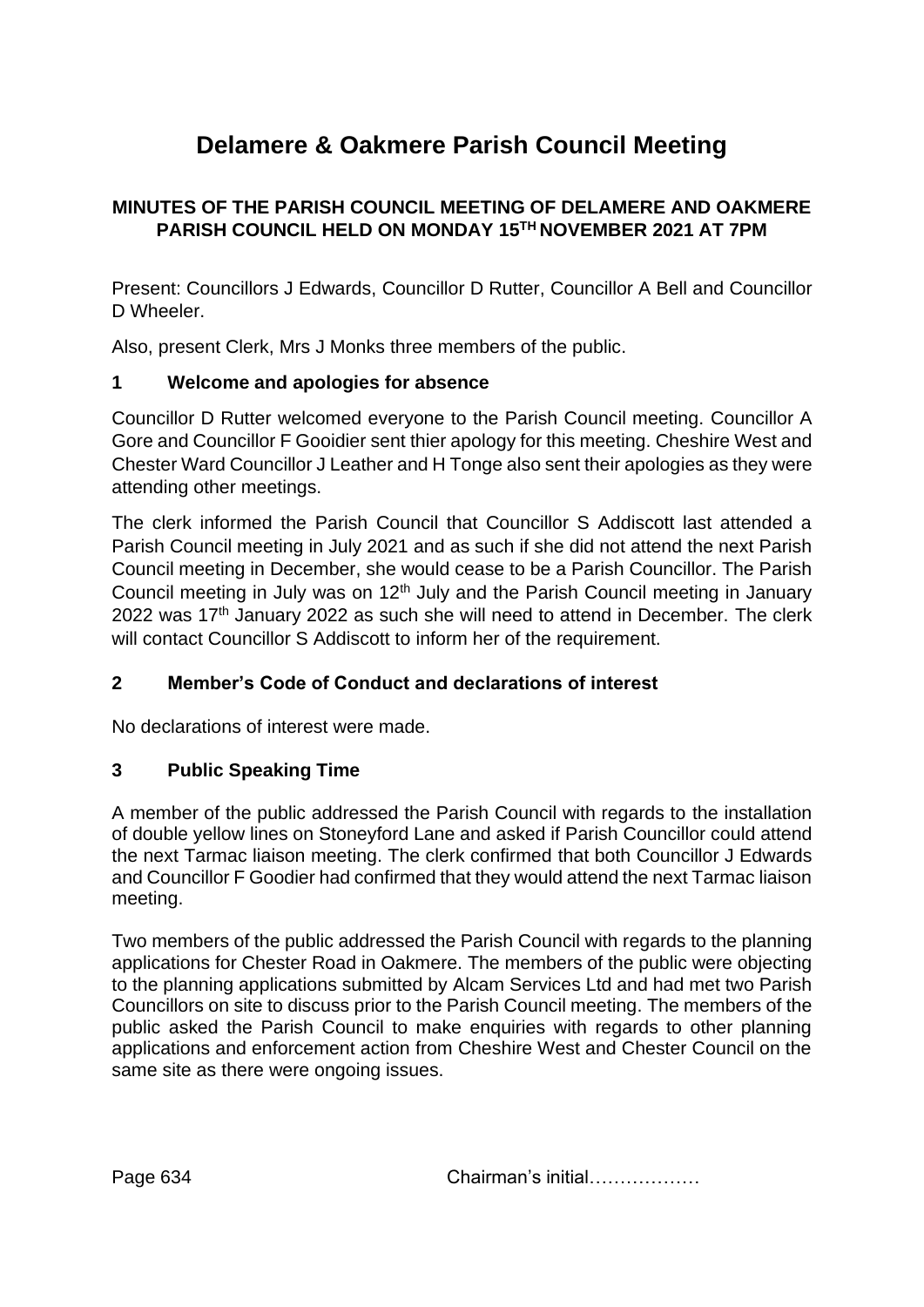# **4 Minutes of the last Parish Council meeting**

# **RESOLVED that;**

The minutes of the Parish Council meeting of Delamere and Oakmere Parish Council on Monday 18th October 2021 be approved as a correct record.

# **5 Progress Reports and Outstanding Items**

All the signs reported to Cheshire West and Chester Council were marked as completed on the online system. As Councillor A Gore had confirmed that they had not been done the clerk had asked the Cheshire West and Chester Council to look at the reports again.

The online reporting system for Cheshire West and Chester Council had the query with regards to the sign on Abbey Lane marked as completed as such the clerk asked Cheshire West and Chester Ward Councillor H Tonge to investigate this matter.

Councillor F Goodier reported that the footpath on Station Road was overgrown, and the clerk was asked to report this to Cheshire West and Chester Council for their attention. This was reported under SS372705537.

Councillor F Goodier asked the clerk to chase up the necessary repairs with regards to the safety issue on the railway bridge.

The clerk has reported the necessary repairs with regards to the safety issue on the railway bridge to the Forestry Commission, Highways Department of Cheshire West and Chester Council and to Network Rail.

The clerk has raised a report under HW372707679 with the Highways Department of Cheshire West and Chester Council with regards to the blocked drain on the Earlsbrook roundabout. Cheshire West and Chester Council had confirmed that they have raised a job for a tanker to attend the site and to clear the highways drains in this location, but they are not able to give a timescale on when the work will be carried out.

# **6 Correspondence**

The clerk confirmed that the next Tarmac liaison meeting was on Thursday 25th November at 14.00 by Teams. Councillor J Edwards and Councillor F Goodier confirmed that they would both attend.

# **7 Planning**

The planning applications that had been received up to 15<sup>th</sup> November 2021 were considered.

Page 635 **Chairman's initial** 2008.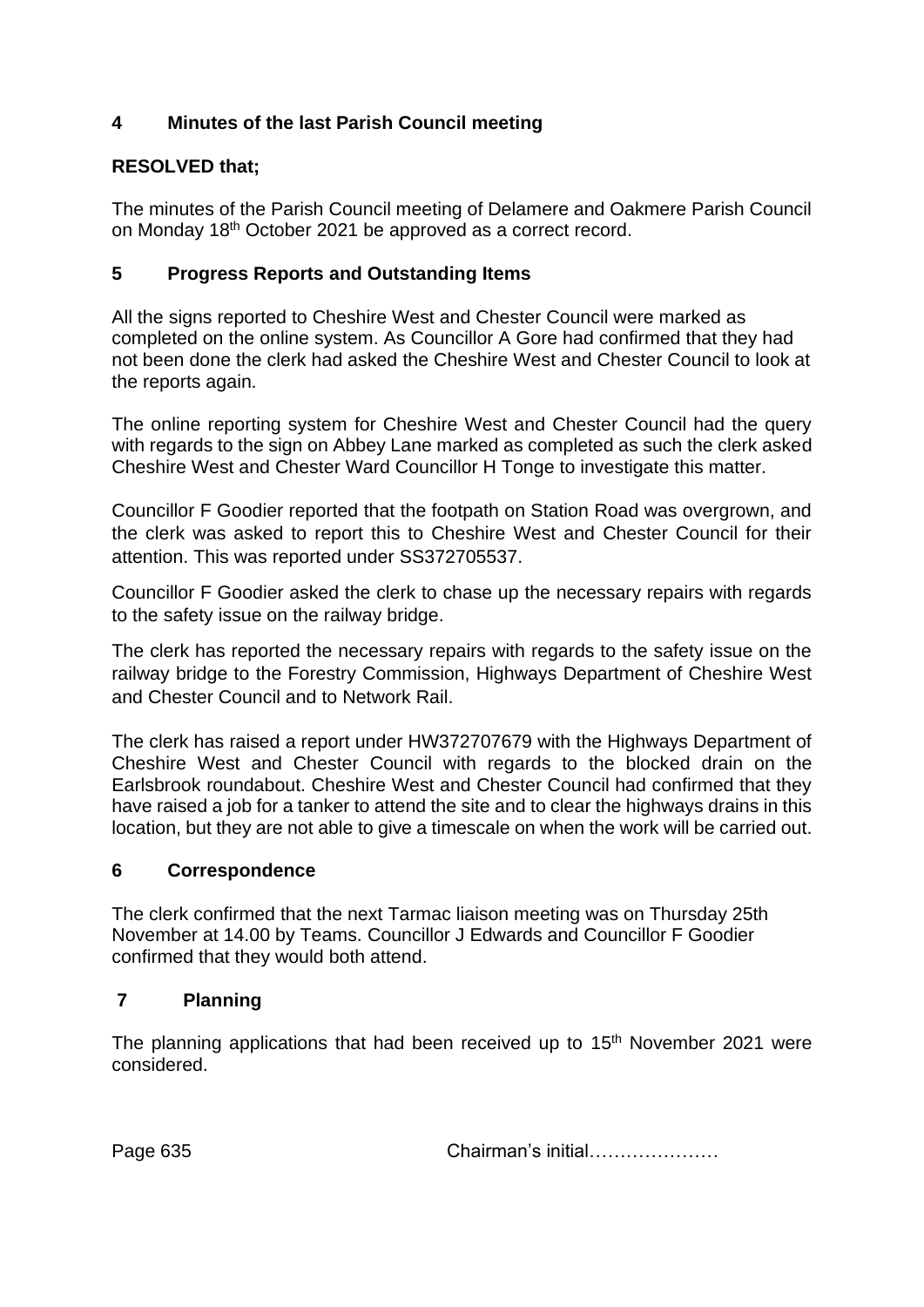#### **RESOLVED** that;

a) 21/03131/FUL, change of use from office to car and motorcycle sales / office, Alcam Services Ltd Chester Road Oakmere. Previous comment submitted to the Highways Department of Cheshire West and Chester Council following the Parish Council meeting on 18th October 2021 was the following: The Parish Council are concerned regarding access and the increase in traffic on the A556, especially with regards to visibility when entering and exiting the site.

The Parish Council considered the planning application again at its Parish Council meeting on Monday 15<sup>th</sup> November after being contacted by residents and undertaking a site visit. The Parish Council would now like to object against this planning application. The plans submitted do not bear any relevance to what is on site, there is now another entrance which has been created which is not on the plans. The planning application also lacks details such as the operating times of the proposed car/motorbike sales. As this is a residential area the Parish Council would want a planning condition to be put in place with regards to the operating hours as this would be a substantial loss of residential amenity. There are also significant concerns with regards to highways as this a single-track road and this need to be addressed.

b) 21/03404/FUL, Replacement workshop building, Alcam Services Limited Chester Road Oakmere. Previous comment submitted to the Highways Department of Cheshire West and Chester Council following the Parish Council meeting on 18th October 2021 was the following: The Parish Council has no objections. The Parish Council noted that the plans had a trailer park marked out please note no planning permission has been granted for this.

The Parish Council considered the planning application again at its Parish Council meeting on Monday 15<sup>th</sup> November after being contacted by residents and undertaking a site visit. There are several structures and entrances which are not detailed on the site plan and in addition to this the side elevations and floor plans do not match what is on site and are incorrect and inaccurate. The planning application also does not detail the planned use of the building nor detail the measurements of the replacement workshop building which looks to be significantly higher than what is on site. There is no highway access statement. The Parish Council objects as this is a single-track road near to residential properties so there would be a significant loss of residential amenity.

The Parish Council would ask for a Planning Officer to visit the site for both the planning applications 21/03131/FUL and 21/03404/FUL and to look at what is currently onsite and compare this to the submitted plans. The Parish Council would also ask if a Parish Councillor representative could also meet a Planning Officer on site to discuss further as there are significant concerns from both the Parish Council and nearby residents.

Page 636 **Chairman's initial………………**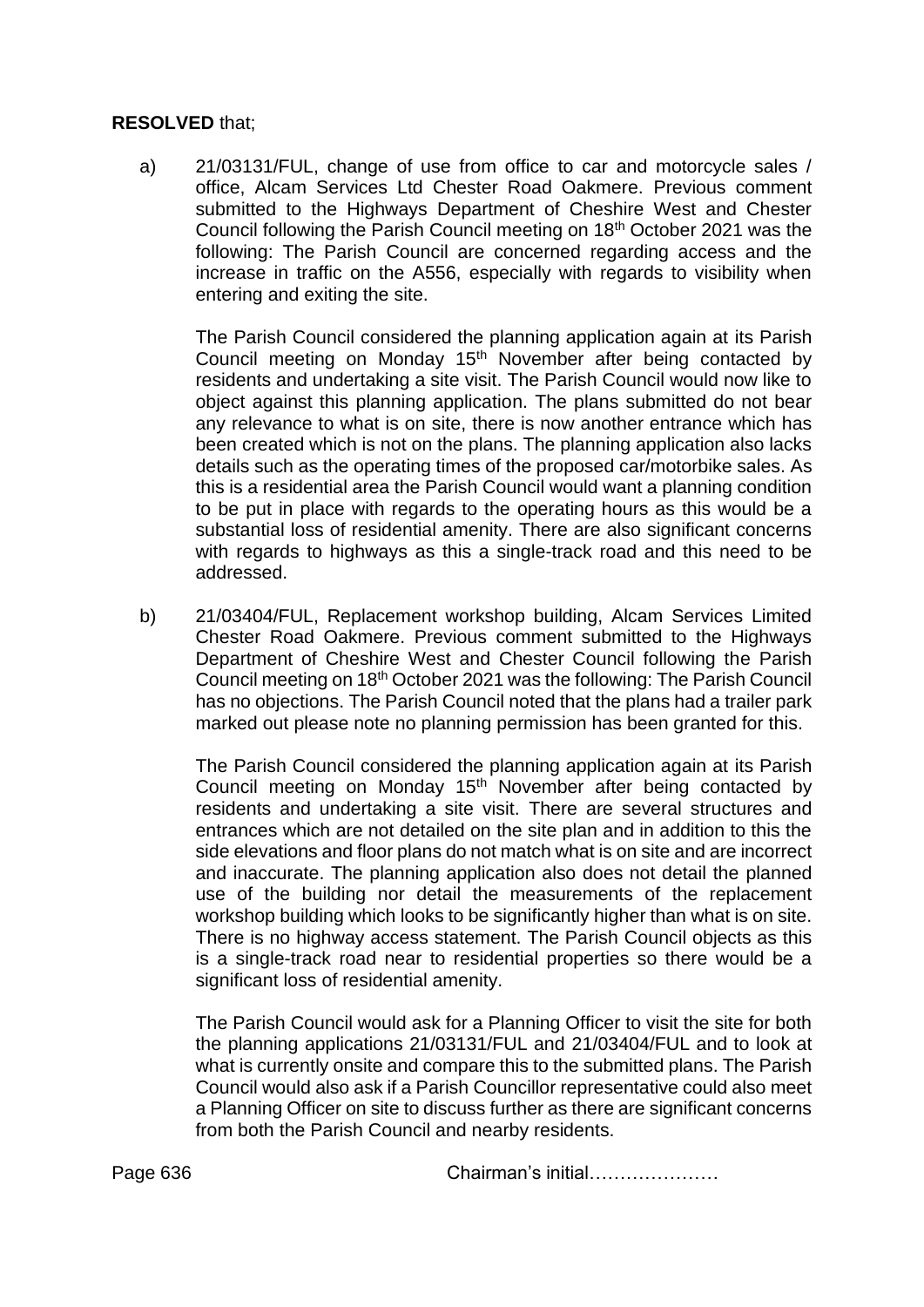The clerk noted that there was an issue with regards to the condition of the road when you turned right out of Court House Gardens as there was an area which had not been tarmacked. Also, the white lines on the road were not correct. The clerk reported these to the Highways Department of Cheshire West and Chester Council under HW379804751.

c) No objections were submitted for 21/04115/FUL, Change of use of barn into one dwelling and erection of garage, Land at Rowan House Chester Road Delamere.

#### **8 Finance**

The clerk reported that the current bank balances were as follows and bank statements showing these amounts were presented and signed by the Chair.

Bank account balance is £24,103.61 as of 31<sup>st</sup> October 2021.

No unpaid cheques, no income in October.

Earmarked funds as follows;

£2,500 for Frith Avenue project, Parish Council resolved to spend £2,000 in November 2019 minutes and £500.00 received from Lane End in September 2021 minutes.

£1,500 for speed limit reduction for Chester Road Delamere, resolved to spend in March 2021 minutes.

£1,500 received from Tarmac for installation of yellow lines in September 2021 minutes.

# **RESOLVED** that;

the following payments be authorised;

Page 637 Chairman's initial…………………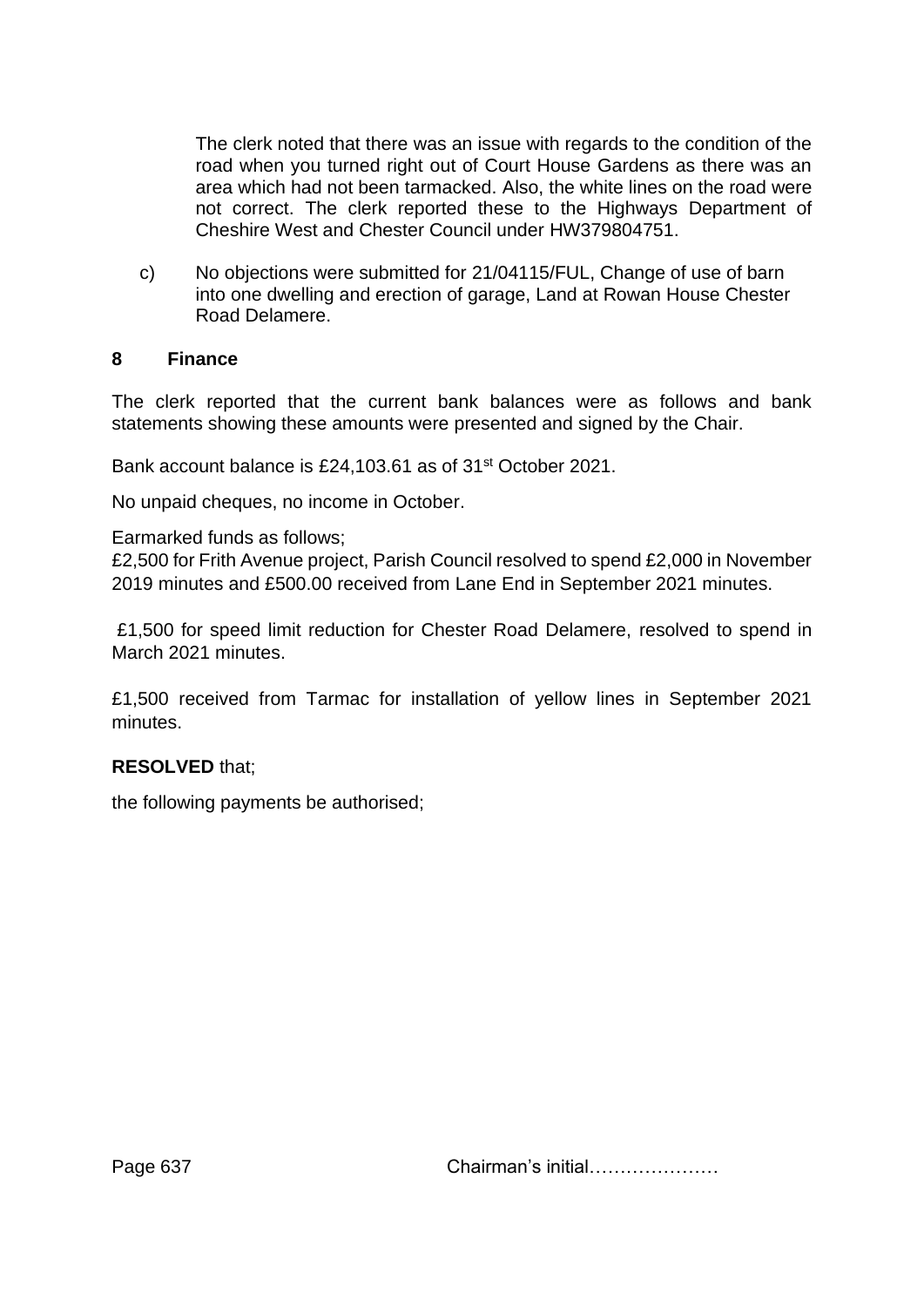| Method of<br>payment               | Payee                                            | Particulars of payment                                 | Amount  |
|------------------------------------|--------------------------------------------------|--------------------------------------------------------|---------|
| Standing<br>Order 21 <sup>st</sup> | <b>Clerk</b>                                     | Salary for Nov                                         | £386.96 |
| Standing<br>Order 21 <sup>st</sup> | <b>Cheshire Pension Fund</b>                     | Employers &<br>employees'<br>contribution for Nov      | £143.86 |
| 001143                             | Cheshire Association of<br><b>Local Councils</b> | Introduction course for<br><b>Councillor F Goodier</b> | £40.00  |
| 001144                             | <b>Clerk</b>                                     | <b>Expenses for Nov</b>                                | £32.30  |
| 001145                             | <b>HMRC</b>                                      | Quarterly payment                                      | £290.20 |
| 001146                             | <b>Clive George</b>                              | Printing of newsletter                                 | £428.79 |

# **9 Meeting dates for 2022**

#### **RESOLVED that;**

The meeting dates for 2022 were agreed as follows and the clerk was requested to put on the website and book the Bowling room at the community centre accordingly.

|  | Mon 17th January Monthly Parish Council Meeting | 7pm |
|--|-------------------------------------------------|-----|
|--|-------------------------------------------------|-----|

Mon 14th February Monthly Parish Council Meeting 7pm

Mon 14th March Monthly Parish Council Meeting 7pm

Mon 25th April, Annual Parish Meeting & Parish Council meeting 7pm

Mon 16th May, Annual Meeting of the Parish Council & Parish Council meeting 7pm.

| Mon 20th June                  | <b>Monthly Parish Council Meeting</b> | 7pm |
|--------------------------------|---------------------------------------|-----|
| Mon 18th July                  | <b>Monthly Parish Council Meeting</b> | 7pm |
| Mon 19 <sup>th</sup> September | <b>Monthly Parish Council Meeting</b> | 7pm |
| Mon 17 <sup>th</sup> October   | <b>Monthly Parish Council Meeting</b> | 7pm |
| Mon 14 <sup>th</sup> November  | <b>Monthly Parish Council Meeting</b> | 7pm |
| Mon 12th December              | <b>Monthly Parish Council Meeting</b> | 7pm |

Page 638 **Chairman's initial………………**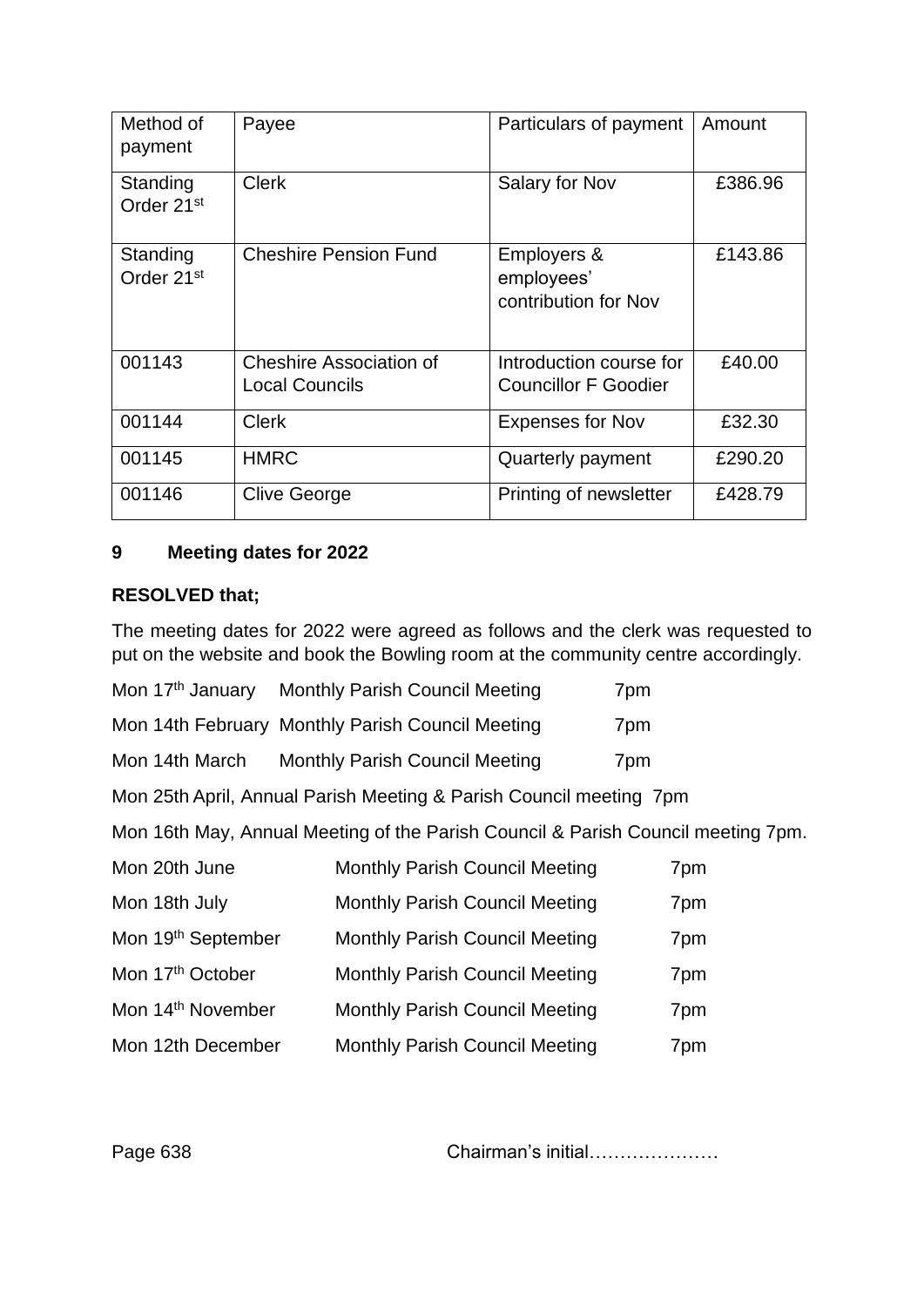# **10 Queens Jubilee**

The clerk confirmed that she had contacted Forestry England several times regarding if they are planning an event at Old Pale Heights but to date has had no response.

Other Parish Councils have contacted the Parish Council asking what they have got planned for the event.

The clerk was asked to defer this item until the next Parish Council meeting in January.

# **11 Issues at Eddisbury Hill Caravan Park**

The Parish Council has received complaints from residents of Eddisbury Hill Caravan Park with regards to maintenance issues however the issues have now been resolved.

# **12 Speed limit amendment on the A49**

The clerk was awaiting a breakdown of the costs from the Highways Department of Cheshire West and Chester Council to contact Outlon Park. The clerk confirmed that she had contacted them several times, but no reply had been received.

The clerk confirmed that she had sent letters to Tarporley Garden Centre and the Head Office and emailed both but had received no response to the request for funding.

This item was deferred until the December Parish Council meeting.

# **13 Stoneyford Lane Car Parking issues**

The clerk confirmed that she had contacted the Quarry Manager of Tarmac twice asking for date/time and location of the next liaison meeting but had not received any reply.

The clerk had received an email from a resident dated 21<sup>st</sup> October 2021, withdrawing their objection to the installation of the double yellow lines for Stoneyford Lane.

# **RESOLVED** that;

The clerk was asked to contact the Highways Department of Cheshire West and Chester Council requesting them to go ahead with the installation of the double yellow lines for Stoneyford Lane with the cost not to exceed £1,500.

The clerk was also asked to contact Tarmac to confirm the situation.

# **14 Power cuts**

The clerk had contacted Scottish Power regarding the ongoing issues in the area. They apologised but stated that they had no communications on this matter. The clerk followed this with a phone call but had no success.

Page 639 **Chairman's initial………………**